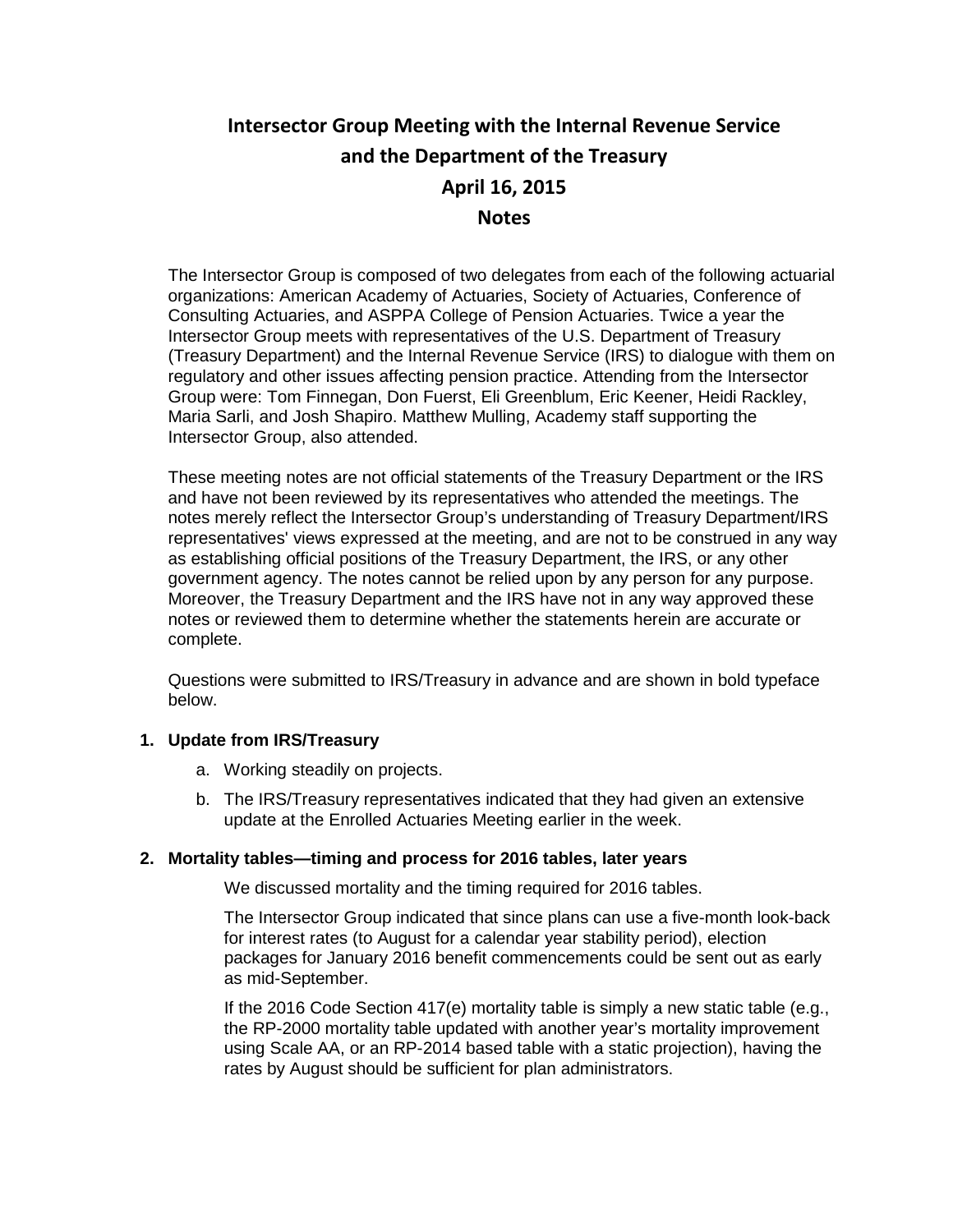But if the structure of the table were to change, much more lead time would be needed, particularly given the many spreadsheet programs used for benefit and relative value calculations.

The IRS/Treasury representatives indicated that a change away from the current RP-2000 tables with projection scale AA must come through regulation – IRS could extend current basis for 2016 without a regulation but would need at least a temporary regulation to change the underlying table and projection scale.

The IRS/Treasury representatives asked what percentage of plan sponsors currently uses generational mortality for funding. The Intersector group said it was uncommon for large plan sponsors and even less common for small plan sponsors.

#### **3. Hybrid plan transition rules—timing of final regulations**

- a. The Intersector Group mentioned a number of unclear issues in the final regulations:
	- i. whether plans with whipsaw or early retirement subsidies in the lump sums can pass age discrimination using rules for indexed benefit plans;
	- ii. whether plans with impermissible lookback periods must move to the "closest" permissible period;
	- iii. the consequences of too great an early retirement subsidy (the immediate annuity benefit for a younger worker being larger than for a similarly situated older worker);
	- iv. whether plans may round rates to the nearest multiple of 10 or 25 basis points;
	- v. various questions surrounding return-based plans, etc.

It will be very difficult for plan sponsors to come into compliance if the final regulations are not clarified at the same time the proposed transition regulations are finalized. Even if everything is made clear by June, it will be a challenge for sponsors of plans with noncompliant rates to analyze their choices, make decisions, and implement amendments by December 31, 2015. More time is needed.

The IRS/Treasury representatives seemed to believe enough time had already been given from when the proposed and final regulation package was released in September 2014.

The Intersector Group advocated for delaying the effective date of the final rules to give IRS time to provide needed guidance (even if informally, via Employee Plans News, Gray Book Q&As etc.) on the various unanswered questions under the final regulations.

b. The IRS/Treasury representatives reiterated their belief that their closed approach to transition is the way to go (even if things that are clearly not above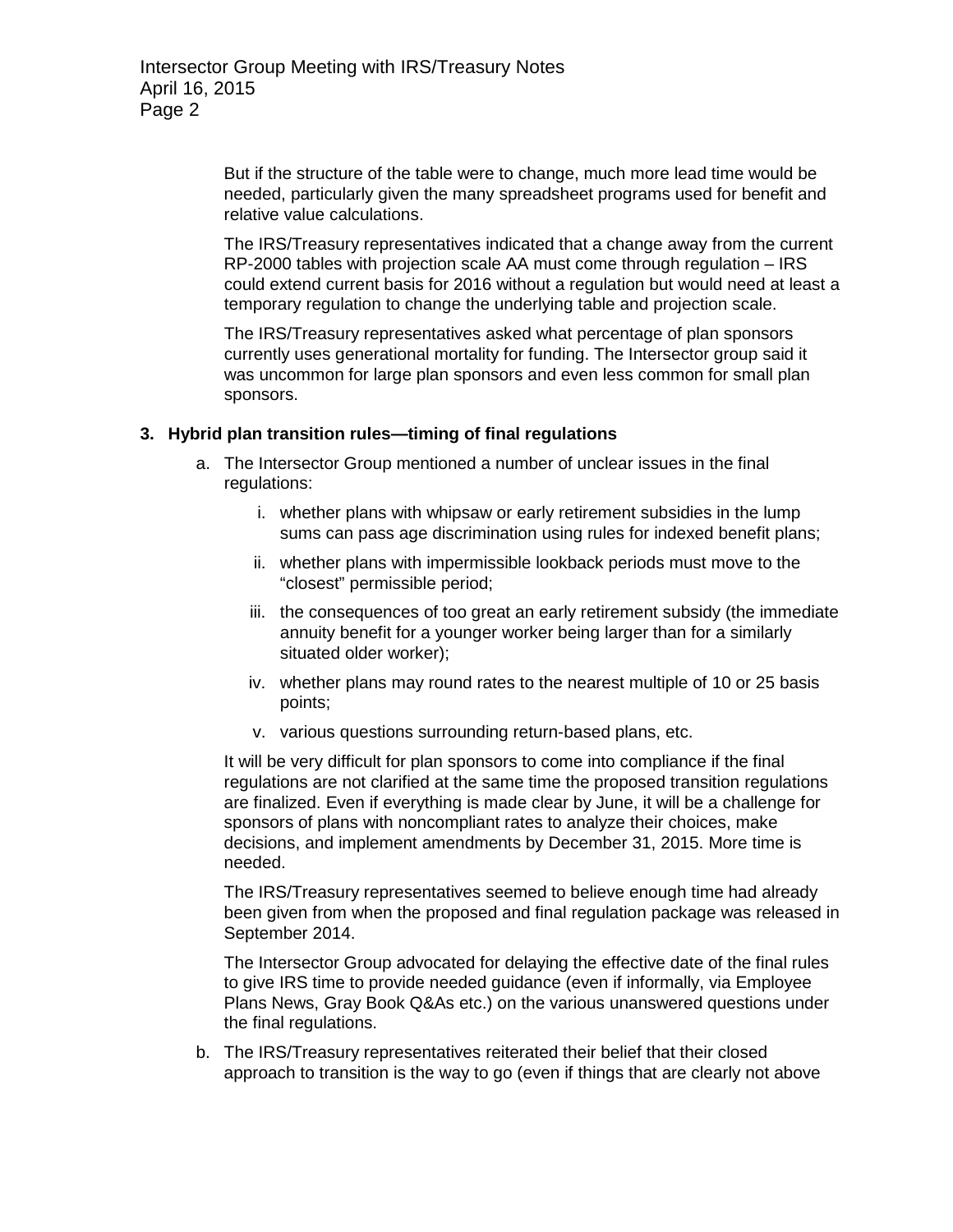Intersector Group Meeting with IRS/Treasury Notes April 16, 2015 Page 3

> market thus need to be changed) because everyone needs certainty around the rules.

The Intersector Group discussed the effects of the uncertainties listed above (and others) as to what the final rules mean (if not resolved) and suggested that if plan sponsors could not be comfortable that their plans would survive an audit five years hence because of an unclear issue, it was just another reason to consider freezing it.

# **4. Permanent nondiscrimination testing relief for closed plans**

The IRS/Treasury representatives indicated that they are working on regulations that will provide a measure of permanent relief, and are making good progress on this. However, the permanent relief may be more limited than the temporary relief provided in Notice 2014-5 and extended by Notice 2015-28.

The IRS/Treasury representatives also indicated that they may be more limited in their statutory authority to provide relief from the Code Section 401(a)(26) minimum participation rules.

#### **5. Pension equity plan (PEP) guidance and determination-letter (D-letter) status—is IRS moving ahead with D-letters based on field directive? Where does the guidance stand?**

The IRS/Treasury representatives said PEP guidance is still planned but is not currently a priority.

The Intersector Group indicated that IRS D-letter examiners had begun moving on PEP D-letters based on last fall's field directive. They are generally requiring language to be added to the plan that "the plan will not violate Code Section 411(b)(1)(G)" retroactive to the date the plan became a PEP. But examiners are not identifying what exactly that means in terms of benefit calculations. Further, they are not requiring any other changes in plan terms to effectuate this requirement.

Thus there is a concern among practitioners and sponsors that plan sponsors who adopted their plan believing it did not violate Section 411(b)(1)(G), who may or may not at this point understand what changes to benefits they might have to make to satisfy the provision they have now added to their plan, may discover five years hence on audit—or when PEP guidance is issued—that they have a big liability for past benefit changes (which if they knew it now might lead them to freeze the plan and the uncertainty now could lead them to freeze the plan anyway to mitigate their exposure).

The IRS/Treasury representatives indicated that people should know how to comply with  $411(b)(1)(G)$ .

**6. Treasury Regulations Section 1.401(a)(26)-2(d)(iii) says "In general. A defined benefit plan is treated as comprising separate plans if, under the facts and circumstances, there is an arrangement (either under or outside the plan) that has the effect of providing any employee with a greater interest in a portion of the**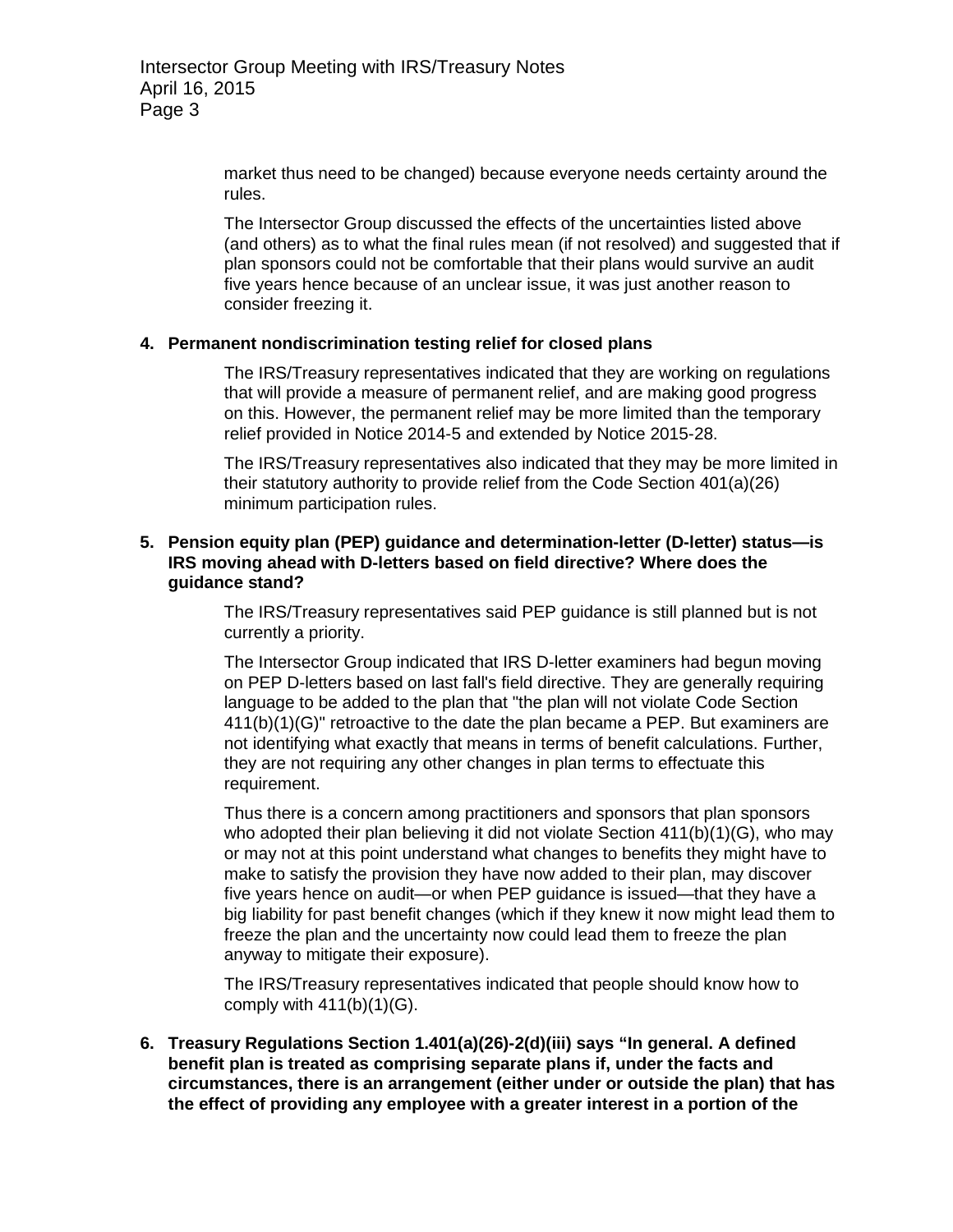**assets of a plan in a way that has the effect of creating separate accounts." It appears that this regulation may preclude small plans from using the return on a subset of plan assets as the interest credit rate or indexing plan benefits to the return on a subset of plan assets. It would also require larger plans to ensure that each subset of plan assets controlled the benefits of at least 50 employees. Is this intended?**

The Intersector Group indicated that in many instances upon audit since 1989, IRS field reviewers have indicated that any arrangement inside or outside the plan that tied the benefit of a participant to the rate of return on certain assets in the plan would fall under this regulation. Further, the Intersector Group mentioned that one of the driving forces behind this regulation was to prevent the merger of individual defined benefit plans (for partners in law firms for instance), which then allowed each partner to direct the investment of his/her own funds. Hence the question: If hybrid plan interest crediting rates are based on a subset of assets, does each subset have to satisfy 40(a)(26)?

The IRS/Treasury representatives noted that, if they remembered correctly, the legislative history of 401(a)(26) also pointed to a concern about well-funded plans for a small group of highly compensated employees designed to be comparable to a poorly funded plan for non-highly compensated employees.

The IRS/Treasury representatives indicated that they haven't really considered this issue, but would be concerned about using the ability to credit the rate of return on a portion of plan assets as a tool to turn cash balance plans into, essentially, supercharged defined contribution plans (i.e., without the \$52,000 defined contribution annual addition limit). They indicated that Congress had objected to one-person defined benefit plans because it is a "back door 401(k)", and that this was a policy matter (i.e., reduction in taxable income due to better benefits).

**7. Variable annuity plans—there is growing interest in these plans, but there is also concern that IRS regulations lock in valuation methodologies that are inconsistent with the economic reality of the benefit promise and will kill these designs. How do we get "ahead" of these emerging designs with appropriate guidance?**

> The Intersector Group said that practitioners understand the economic value of the benefit, but are uncertain whether they can get the funding target determined under IRS regulations to equal that economic value. Can you sign a Schedule SB listing the appropriate economic value as the funding target and be in compliance with the regulations? The same issues exist with respect to calculation of lump sums under IRC 417(e). The Intersector Group emphasized that we should try to encourage variable annuity plans since they are popular and provide lifetime income, but some IRS D-letter reviewers are requiring minimum interest rates that we think are inappropriate and result in age discrimination.

The IRS/Treasury representatives question whether this was simply a regulatory problem, or a statutory one. The IRS/Treasury representatives indicated they may have an opportunity to address variable annuity plans when the 430 and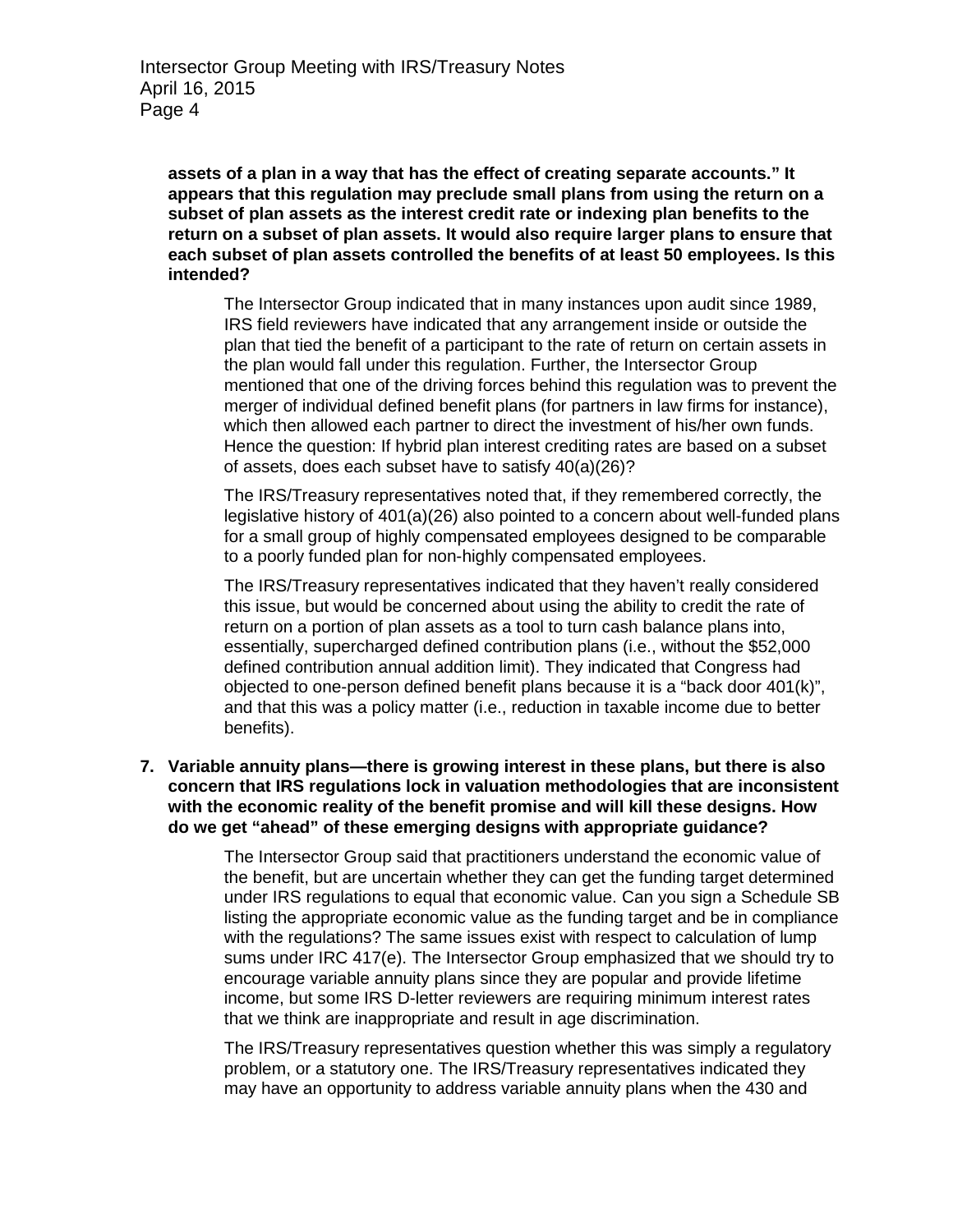436 regulations are updated to address remaining issues (although this project has been put on the back burner for now).

The Intersector Group indicated the Academy's Pension Committee is working on a practice note on the valuation of variable annuity plans; it will not tell actuaries how to value them, but will discuss the issues.

The IRS/Treasury representatives asked that the committee send them the practice note with a comment letter; they indicated that while they would find the practice note itself helpful, since IRS/Treasury is not the intended audience, the comment letter directed at them would be much more useful.

# **8. Qualified Lifetime Annuity Contracts (QLACs) in defined benefit plans—follow up on Academy letter about offering QLACs in defined benefit plans; large insurers' decisions not to offer them**

The IRS/Treasury representatives have read the Academy letter but, due to other priorities, have not had an opportunity to convene a team and focus on the items raised in the letter.

The IRS/Treasury representatives expressed interest in whether anyone is using the QLAC guidance for 2012 or the guidance on transfer from defined contribution to defined benefit plans

The Intersector Group indicated the Academy's Pension Committee was working on another letter on QLACs as variable or equity-indexed annuities that could partially address current pricing issues and potentially provide added inflation protection.

# **9. Discussion of Multiemployer Pension Reform Act (MPRA) changes to "zone status" rules**

- a. **Agency concerns with respect to 2015 status certification**
- b. **Adjustment of 2014 critical status certifications performed following enactment**

The Intersector Group raised issues such as whether "early critical plans" can be critical and declining" and whether the Service agrees that there may be a need to amend critical status certifications if done after enactment for a plan found to be "critical and declining." The Intersector Group expressed its view that plans that elect early critical status cannot be critical and declining in the first year but that it isn't clear whether they can be in the second year.

The IRS/Treasury representatives indicated that their current focus is on "critical and declining" and suspensions…everything else is further back in line.

The IRS/Treasury representatives indicated they had no particular interest in the 2015 zone certifications**—**it was "just one of the sections listed" in their Request for Information (RFI); they expect to focus on the other sections. They also expressed no preference with respect to adjustment of 2014 critical status certifications shortly after the passage of MPRA with respect to whether or not a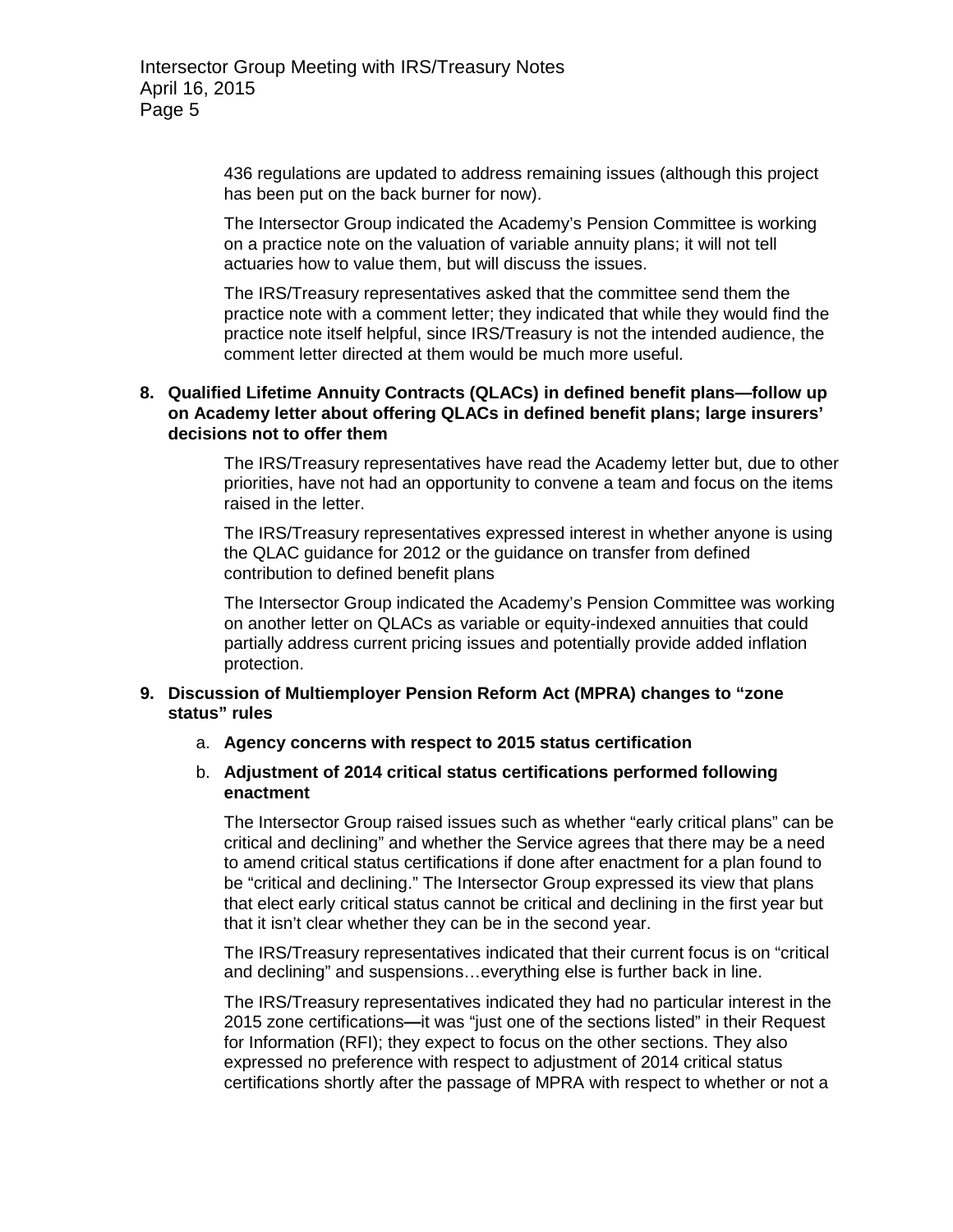plan is "critical and declining." Some actuaries are just providing plan trustees with a letter as follow up to the 2014 critical status certification.

There is no code on the 2014 Schedule MB for "critical and declining."

Treasury received roughly 1,500 responses to the RFI, about 98% of which were from individuals, and the rest from organizations (including the Academy). They do not yet know whether there will be additional issues they would like comments on.

## **10. Schedule MB—new line 4f: for a (critical status) rehabilitation plan, indicate the "plan year in which the plan is projected to emerge…[or] the insolvency is expected." Different interpretations as to timing and source (plan document; actuarial models)**

The Intersector Group inquired as to how the date is to be determined; is the date based on a plan provision/rehabilitation plan or some actuarial model?

The IRS/Treasury representatives indicated that they expected the basis for entries on line 4f of 2014 Schedule MB to be consistent with the "scheduled progress" certifications under PPA'06; in other words, to be based on an expected date when the plan will emerge or become insolvent.

However, the instructions provide little guidance on entering the information. Furthermore, as many of those certifications are performed by measuring current status (e.g., assets, credit balance) against the "annual standards" in the rehabilitation plan, many plans will not have a certified basis for an emergence or insolvency date. Instead, the actuary would generally complete that line based on other modeling, or simply report the stated goals of the rehab plan document.

Thus, the information gathered might not be reliable for agency tabulation across plans. It is likely too late to change any instructions for the 2015 Schedule MB.

#### **11. Benefit Suspensions under MPRA**

- a. **Update on progress of guidance**
- b. **Was request for information (RFI) process fruitful?**
- c. **Any topics that guidance will definitely address or not address?**
- d. **What concerns are there with respect to how actuaries may approach the duration of the Code Section 432(e)(9)(C)(i) solvency certification?**
- e. **What is the regulatory perspective on the practical need to base this solvency projection on a measurement date that precedes the effective date of suspensions, as well as a projection date that may not coincide with that effective date?**
- f. **Role of deterministic versus stochastic projections in the application process**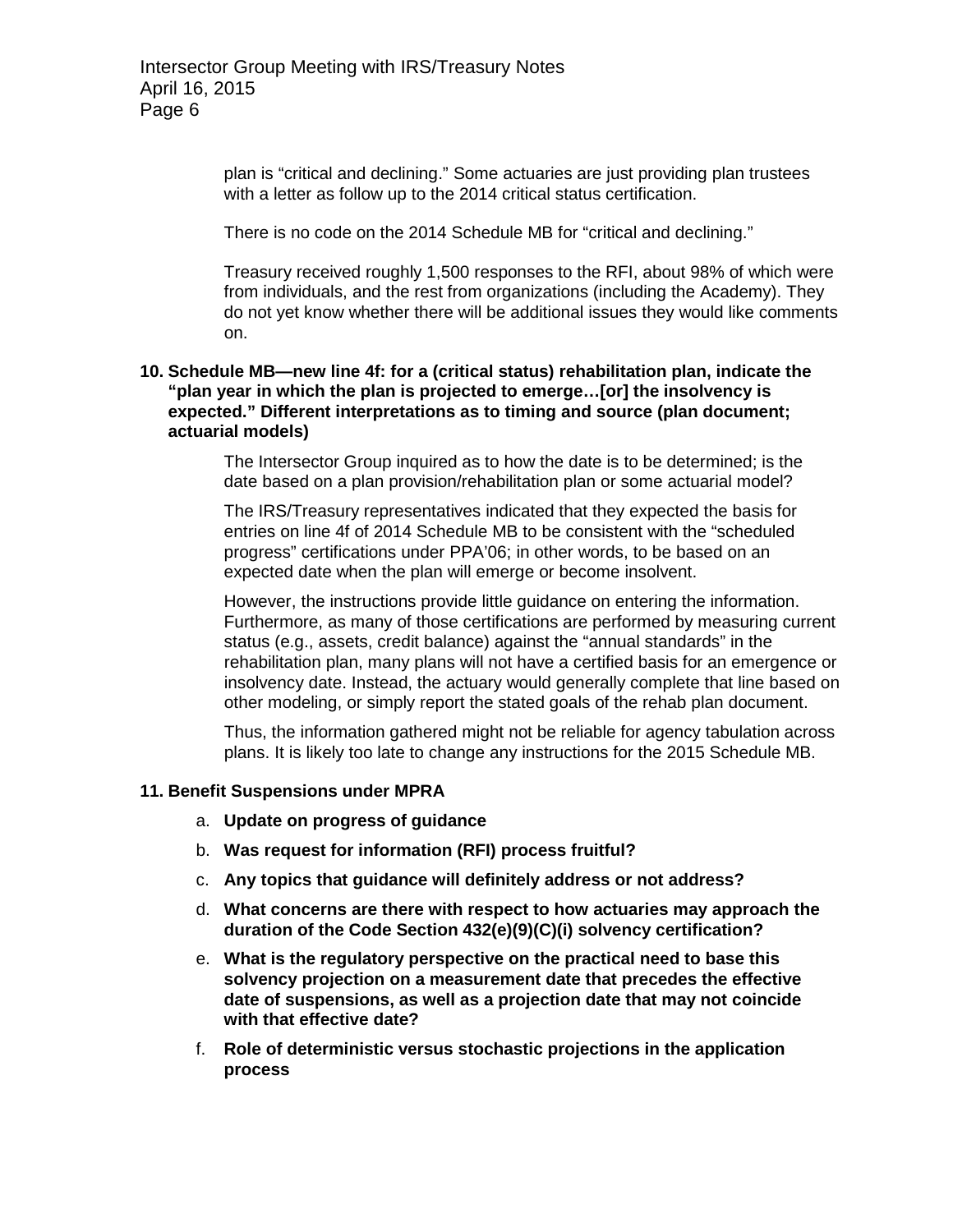- g. **Importance of prompt agency follow up, if application is not deemed complete**
- h. **How should participant notices approach early retirement benefits and future benefit accruals?**
- i. **How should the exclusion of disability benefits from suspensions apply to disability benefits that "convert" to normal retirement benefits?**

The IRS/Treasury representatives explained that Dave Gustafson has been detailed (on an 80% basis) to assist them with MPRA regulatory issues, and that currently the suspension guidance required under the statute (and that is holding up applications for suspension) has top priority. Several technical policy issues were discussed.

The maximum benefit suspension under MPRA that may be applied to any participant will reduce the accrued benefit to 110% of the PBGC guarantee, subject to certain other protections. The amount of this guarantee depends on the average accrual rate over a participant's career, which may be different at the point of benefit suspension than it is as the point of retirement due to postsuspension benefit accruals. Additionally, while the guarantee is not adjusted for early commencement or optional form of payment, to the extent that these factors affect the underlying plan benefit they flow through to the average accrual rate. The IRS/Treasury representatives asked how the implementation of the 110% guarantee should reflect these issues, mentioning that the RFI responses did not address this question. The Intersector Group responded that although it is conceivable that the plan could re-determine the 110% floor after the participant's accruals end, post-suspension accruals need not affect the calculations, as the suspension represents a change in the accrued benefit at a point in time that is independent of future benefit accruals. Early commencement and optional forms are different in that they are inseparable from the accrued benefit, and therefore the amount of the accrued benefit that is protected should be reevaluated at retirement in light of these factors. The IRS/Treasury representatives responded that we should send our thoughts on these issues to IRS.

The application for benefit suspensions will include projections of the plan's cash flows that will be based on asset and demographic measurements that precede the application date. Nothing in the statute spells out how the asset and demographic measurement dates are chosen. The IRS/Treasury representatives expressed concern that actuaries might deliberately select dates that achieve a particular objective, such as larger or smaller suspension amounts. The Intersector Group responded that actuaries will want to use measurements that are as current as is reasonably possible (e.g., asset values are generally available quarterly, and actuaries will want to use the most recent available), and that it is important that guidance does not impose requirements that are impractical. For example, requiring that the demographic measurement be as of the first day of the year of application would make it impossible for most plans to submit an application in the first half of a year, which may be an unnecessary and costly delay.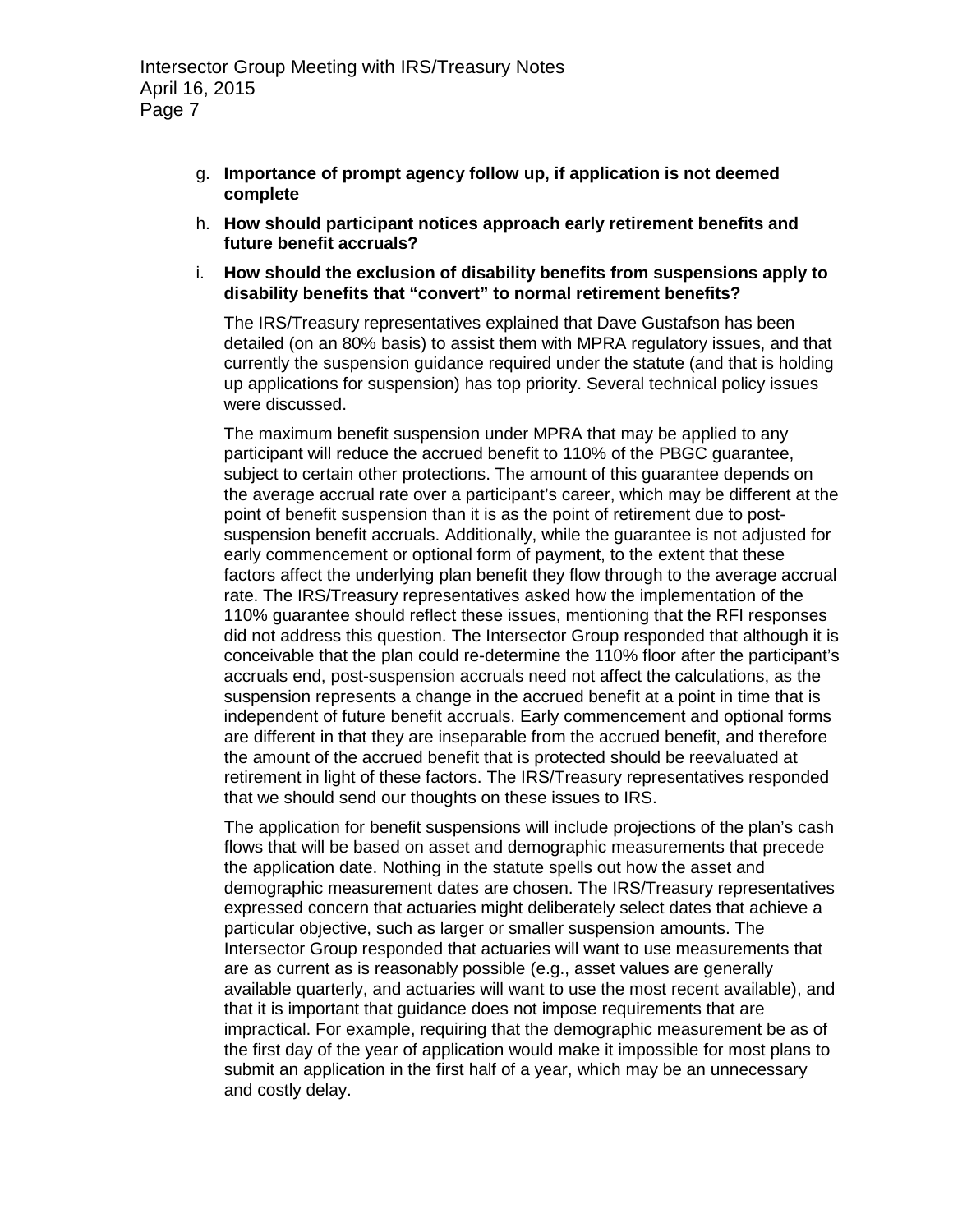The IRS/Treasury representatives raised the issue of actuaries potentially using very low asset return assumptions in order to justify conservative (i.e., large) suspension amounts. They reported that this topic came up at a workshop session at the Enrolled Actuaries meeting, and some participants suggested they might want to use assumptions as low as 3 or 4 percent. The Intersector Group responded that it has not heard these views previously, nor does it understand why an actuary would be motivated to do so. The IRS/Treasury representatives expressed the view that subjectivity should be eliminated.

#### **12. Plan termination issues:**

a. *Post-termination mortality updates.* **Annuity carriers are taking different views of what is required vis-à-vis future 417(e) mortality updates post termination. Clarity regarding what is required is needed for traditional as well as statutory hybrid plans.**

The IRS/Treasury representatives indicated the answer may be different for "mandatory" uses of 417(e) mortality (such as lump sums and Social Security level income options) and "optional" uses such as to determine actuarially equivalent lifetime annuity options. For "mandatory" uses, 417(e) mortality must continue to be updated post-termination, including updates in future regulations (including a future move to RP-2014 mortality tables and MP-2014 improvement scale). For "optional" uses it becomes a plan interpretation issue.

- b. *Post-termination amendments improving benefits in a statutory hybrid plan.* **Can terminating statutory hybrid plans be amended post-termination to temporarily override the use of five-year average interest crediting or annuity conversion rates if this improves participant's benefits? For example, to protect expectations of participants retiring soon after the termination date, could the sponsor amend a plan post-termination to provide that the annuity conversion interest rate will not be less than the rate that would have applied if the plan had not terminated for annuity starting dates within one year after the termination date (reverting to the five-year average rate thereafter)?**
	- **i. Can you provide a more generous conversion**
	- **ii. Can you do it for a window period**

The IRS/Treasury representatives did not provide an answer

c. *Post-termination benefits in a PEP with implicit interest credits.* **For participants who are actively employed on the plan termination date, how are post-termination benefits determined under a PEP that, pre-termination, determines an accrued benefit (life annuity starting at normal retirement age 65) at separation from service by dividing the PEP balance by a 417(e) deferred annuity factor? For example, for a participant age 50 at the plan termination date, is the benefit determined by dividing the PEP balance by an age-50, deferred-to-65 annuity factor, using five-year average segment rates and:**